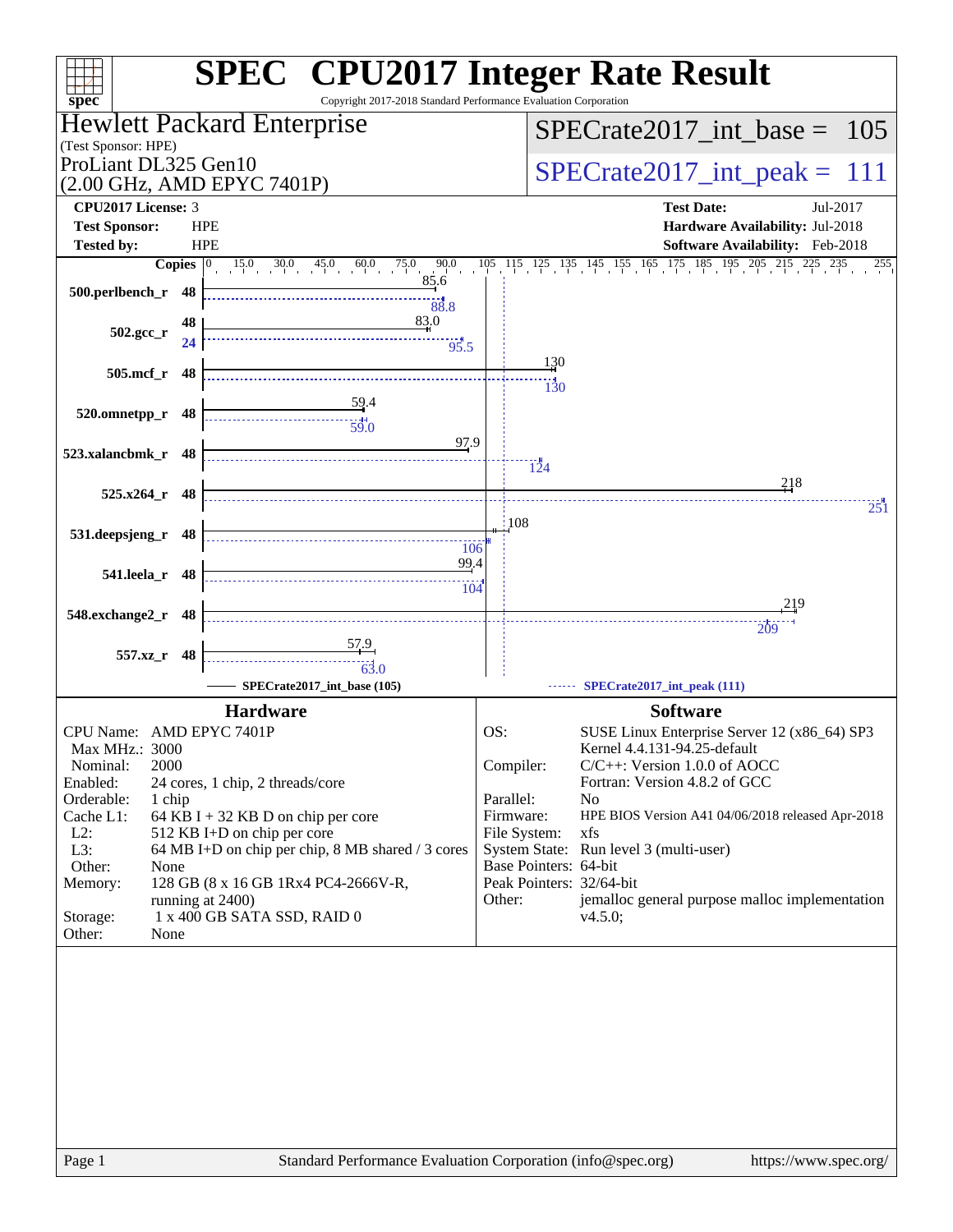# **[spec](http://www.spec.org/)**

# **[SPEC CPU2017 Integer Rate Result](http://www.spec.org/auto/cpu2017/Docs/result-fields.html#SPECCPU2017IntegerRateResult)**

Copyright 2017-2018 Standard Performance Evaluation Corporation

#### Hewlett Packard Enterprise

#### (Test Sponsor: HPE)

### (2.00 GHz, AMD EPYC 7401P)

[SPECrate2017\\_int\\_base =](http://www.spec.org/auto/cpu2017/Docs/result-fields.html#SPECrate2017intbase) 105

# ProLiant DL325 Gen10  $\text{SPECrate2017\_int\_peak} = 111$

**[CPU2017 License:](http://www.spec.org/auto/cpu2017/Docs/result-fields.html#CPU2017License)** 3 **[Test Date:](http://www.spec.org/auto/cpu2017/Docs/result-fields.html#TestDate)** Jul-2017 **[Test Sponsor:](http://www.spec.org/auto/cpu2017/Docs/result-fields.html#TestSponsor)** HPE **[Hardware Availability:](http://www.spec.org/auto/cpu2017/Docs/result-fields.html#HardwareAvailability)** Jul-2018 **[Tested by:](http://www.spec.org/auto/cpu2017/Docs/result-fields.html#Testedby)** HPE **[Software Availability:](http://www.spec.org/auto/cpu2017/Docs/result-fields.html#SoftwareAvailability)** Feb-2018

#### **[Results Table](http://www.spec.org/auto/cpu2017/Docs/result-fields.html#ResultsTable)**

|                           | <b>Base</b>   |                |       |                |       |                | <b>Peak</b> |               |                |              |                |              |                |              |
|---------------------------|---------------|----------------|-------|----------------|-------|----------------|-------------|---------------|----------------|--------------|----------------|--------------|----------------|--------------|
| <b>Benchmark</b>          | <b>Copies</b> | <b>Seconds</b> | Ratio | <b>Seconds</b> | Ratio | <b>Seconds</b> | Ratio       | <b>Copies</b> | <b>Seconds</b> | <b>Ratio</b> | <b>Seconds</b> | <b>Ratio</b> | <b>Seconds</b> | <b>Ratio</b> |
| $500.$ perlbench_r        | 48            | 893            | 85.6  | 893            | 85.6  | 890            | 85.9        | 48            | 858            | 89.0         | 860            | 88.8         | 865            | 88.3         |
| $502.\text{gcc}_{r}$      | 48            | 809            | 84.0  | 823            | 82.6  | 819            | 83.0        | 24            | 354            | 95.9         | 356            | 95.4         | 356            | 95.5         |
| $505$ .mcf r              | 48            | 597            | 130   | 595            | 130   | 603            | 129         | 48            | 595            | 130          | 596            | 130          | 596            | 130          |
| 520.omnetpp_r             | 48            | 1060           | 59.4  | 1066           | 59.1  | 1060           | 59.4        | 48            | 1044           | 60.3         | 1068           | 59.0         | 1071           | 58.8         |
| 523.xalancbmk r           | 48            | 516            | 98.2  | 518            | 97.9  | 518            | 97.8        | 48            | 407            | 124          | 405            | 125          | 408            | $\sqrt{24}$  |
| 525.x264 r                | 48            | 391            | 215   | 386            | 218   | 386            | 218         | 48            | 335            | 251          | 334            | 252          | 334            | 251          |
| 531.deepsjeng_r           | 48            | 487            | 113   | 509            | 108   | 512            | 107         | 48            | 521            | 106          | 519            | 106          | 525            | 105          |
| 541.leela r               | 48            | 800            | 99.4  | 799            | 99.4  | 800            | 99.3        | 48            | 767            | 104          | 768            | 104          | 768            | 103          |
| 548.exchange2_r           | 48            | 574            | 219   | 588            | 214   | 575            | 219         | 48            | 602            | 209          | 603            | 208          | 576            | 218          |
| 557.xz r                  | 48            | 816            | 63.5  | 895            | 57.9  | 898            | 57.8        | 48            | 823            | 63.0         | 823            | 63.0         | 823            | 63.0         |
| $SPECrate2017$ int base = |               |                | 105   |                |       |                |             |               |                |              |                |              |                |              |

**[SPECrate2017\\_int\\_peak =](http://www.spec.org/auto/cpu2017/Docs/result-fields.html#SPECrate2017intpeak) 111**

Results appear in the [order in which they were run.](http://www.spec.org/auto/cpu2017/Docs/result-fields.html#RunOrder) Bold underlined text [indicates a median measurement.](http://www.spec.org/auto/cpu2017/Docs/result-fields.html#Median)

#### **[Submit Notes](http://www.spec.org/auto/cpu2017/Docs/result-fields.html#SubmitNotes)**

The config file option 'submit' was used. 'numactl' was used to bind copies to the cores. See the configuration file for details.

#### **[General Notes](http://www.spec.org/auto/cpu2017/Docs/result-fields.html#GeneralNotes)**

Environment variables set by runcpu before the start of the run: LD\_LIBRARY\_PATH = "/home/cpu2017/amd1704-rate-libs-revC/64;/home/cpu2017/amd1704-rate-libs-revC/32:" MALLOC\_CONF = "lg\_chunk:26"

The AMD64 AOCC Compiler Suite is available at <http://developer.amd.com/amd-aocc/>

Binaries were compiled on a system with 2x AMD EPYC 7601 CPU + 512GB Memory using RHEL 7.4

The AOCC Gold Linker plugin was installed and used for the link stage.

The AOCC Fortran Plugin version 1.0 was used to leverage AOCC optimizers with gfortran. It is available here: <http://developer.amd.com/amd-aocc/>

 NA: The test sponsor attests, as of date of publication, that CVE-2017-5754 (Meltdown) is mitigated in the system as tested and documented. Yes: The test sponsor attests, as of date of publication, that CVE-2017-5753 (Spectre variant 1) is mitigated in the system as tested and documented. Yes: The test sponsor attests, as of date of publication, that CVE-2017-5715 (Spectre variant 2)

**(Continued on next page)**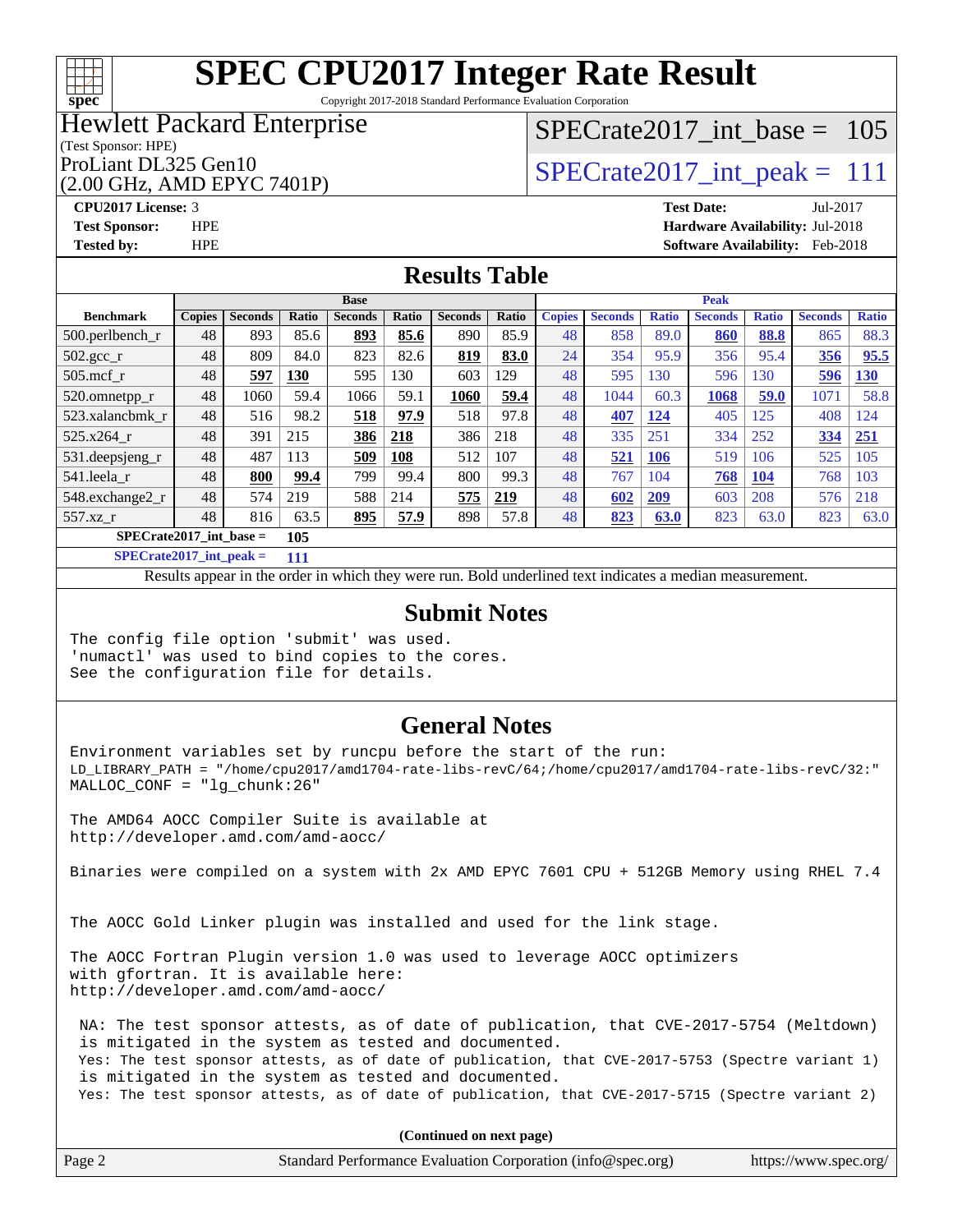#### $+\!\!+\!\!$ **[spec](http://www.spec.org/)**

# **[SPEC CPU2017 Integer Rate Result](http://www.spec.org/auto/cpu2017/Docs/result-fields.html#SPECCPU2017IntegerRateResult)**

Copyright 2017-2018 Standard Performance Evaluation Corporation

### Hewlett Packard Enterprise

(Test Sponsor: HPE)

ProLiant DL325 Gen10  $\text{SPECrate2017\_int\_peak} = 111$ [SPECrate2017\\_int\\_base =](http://www.spec.org/auto/cpu2017/Docs/result-fields.html#SPECrate2017intbase) 105

### (2.00 GHz, AMD EPYC 7401P)

**[CPU2017 License:](http://www.spec.org/auto/cpu2017/Docs/result-fields.html#CPU2017License)** 3 **[Test Date:](http://www.spec.org/auto/cpu2017/Docs/result-fields.html#TestDate)** Jul-2017 **[Test Sponsor:](http://www.spec.org/auto/cpu2017/Docs/result-fields.html#TestSponsor)** HPE **[Hardware Availability:](http://www.spec.org/auto/cpu2017/Docs/result-fields.html#HardwareAvailability)** Jul-2018

**[Tested by:](http://www.spec.org/auto/cpu2017/Docs/result-fields.html#Testedby)** HPE **[Software Availability:](http://www.spec.org/auto/cpu2017/Docs/result-fields.html#SoftwareAvailability)** Feb-2018

# **[General Notes \(Continued\)](http://www.spec.org/auto/cpu2017/Docs/result-fields.html#GeneralNotes)**

is mitigated in the system as tested and documented.

jemalloc, a general purpose malloc implementation, was obtained at <https://github.com/jemalloc/jemalloc/releases/download/4.5.0/jemalloc-4.5.0.tar.bz2> jemalloc was built with GCC v4.8.2 in RHEL v7.2 under default conditions. jemalloc uses environment variable MALLOC\_CONF with values narenas and lg\_chunk: narenas: sets the maximum number of arenas to use for automatic multiplexing of threads and arenas. lg\_chunk: set the virtual memory chunk size (log base 2). For example, lg\_chunk:21 sets the default chunk size to 2^21 = 2MiB.

#### **[Platform Notes](http://www.spec.org/auto/cpu2017/Docs/result-fields.html#PlatformNotes)**

```
Page 3 Standard Performance Evaluation Corporation (info@spec.org) https://www.spec.org/
  BIOS Configuration:
   Thermal Configuration set to Maximum Cooling
   Memory Patrol Scrubbing set to Disabled
   Performance Determinism set to Power Deterministic
   Processor Power and Utilization Monitoring set to Disabled
   Workload Profile set to General Throughput Compute
     Minimum Processor Idle Power Core C-State set to C6 State
  Sysinfo program /cpu2017/bin/sysinfo
  Rev: r5974 of 2018-05-19 9bcde8f2999c33d61f64985e45859ea9
  running on linux-6qav Tue Jul 18 02:56:31 2017
  SUT (System Under Test) info as seen by some common utilities.
  For more information on this section, see
     https://www.spec.org/cpu2017/Docs/config.html#sysinfo
  From /proc/cpuinfo
     model name : AMD EPYC 7401P 24-Core Processor
        1 "physical id"s (chips)
        48 "processors"
     cores, siblings (Caution: counting these is hw and system dependent. The following
     excerpts from /proc/cpuinfo might not be reliable. Use with caution.)
        cpu cores : 24
        siblings : 48
        physical 0: cores 0 1 2 4 5 6 8 9 10 12 13 14 16 17 18 20 21 22 24 25 26 28 29 30
  From lscpu:
      Architecture: x86_64
       CPU op-mode(s): 32-bit, 64-bit
      Byte Order: Little Endian
      CPU(s): 48
       On-line CPU(s) list: 0-47
      Thread(s) per core: 2
       Core(s) per socket: 24
                                   (Continued on next page)
```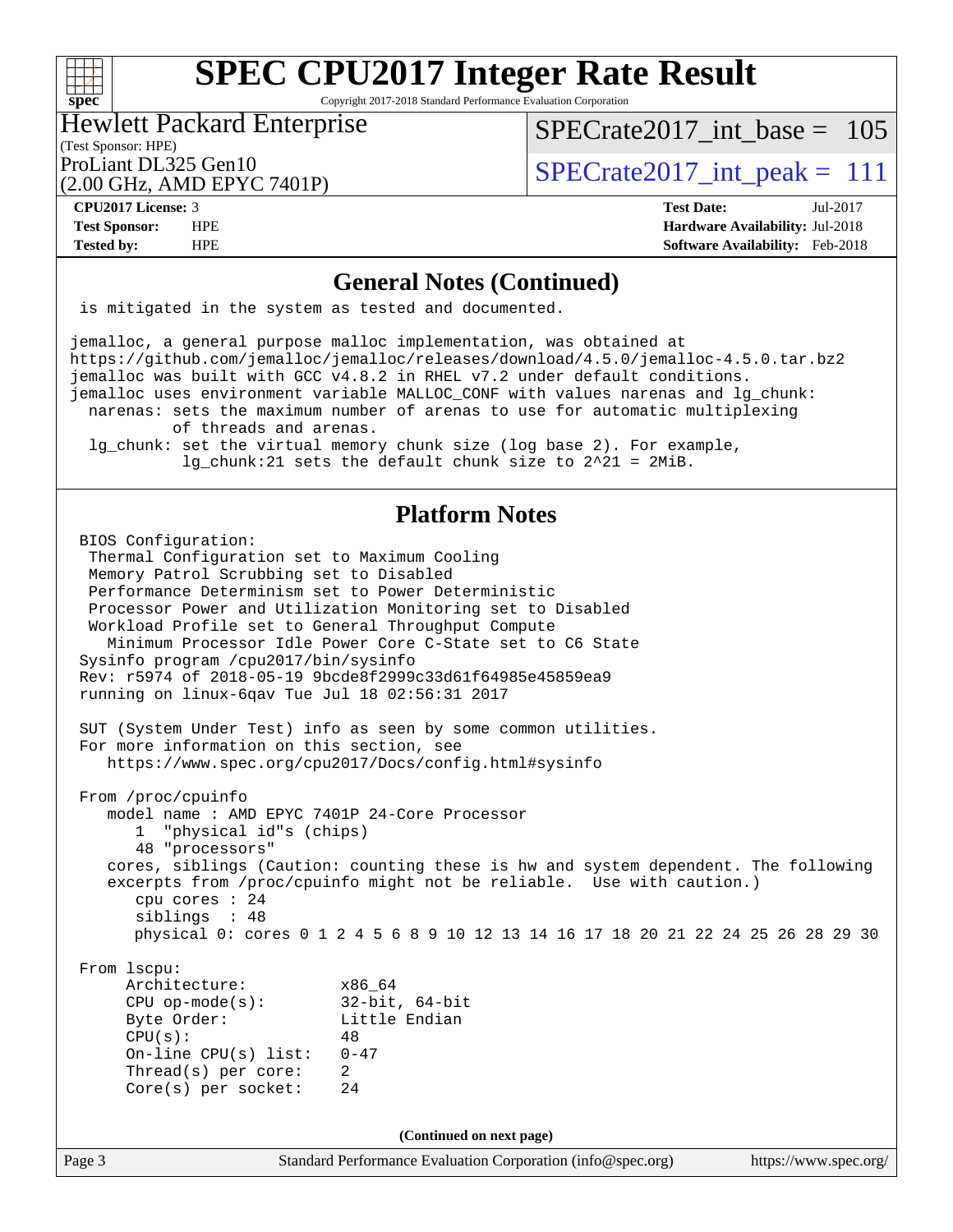#### $\pm\pm\prime$ **[spec](http://www.spec.org/)**

# **[SPEC CPU2017 Integer Rate Result](http://www.spec.org/auto/cpu2017/Docs/result-fields.html#SPECCPU2017IntegerRateResult)**

Copyright 2017-2018 Standard Performance Evaluation Corporation

### Hewlett Packard Enterprise

[SPECrate2017\\_int\\_base =](http://www.spec.org/auto/cpu2017/Docs/result-fields.html#SPECrate2017intbase) 105

(Test Sponsor: HPE)

(2.00 GHz, AMD EPYC 7401P)

ProLiant DL325 Gen10<br>(2.00 GHz, AMD EPYC 7401P)  $\qquad$  [SPECrate2017\\_int\\_peak =](http://www.spec.org/auto/cpu2017/Docs/result-fields.html#SPECrate2017intpeak) 111

**[CPU2017 License:](http://www.spec.org/auto/cpu2017/Docs/result-fields.html#CPU2017License)** 3 **[Test Date:](http://www.spec.org/auto/cpu2017/Docs/result-fields.html#TestDate)** Jul-2017 **[Test Sponsor:](http://www.spec.org/auto/cpu2017/Docs/result-fields.html#TestSponsor)** HPE **[Hardware Availability:](http://www.spec.org/auto/cpu2017/Docs/result-fields.html#HardwareAvailability)** Jul-2018 **[Tested by:](http://www.spec.org/auto/cpu2017/Docs/result-fields.html#Testedby)** HPE **[Software Availability:](http://www.spec.org/auto/cpu2017/Docs/result-fields.html#SoftwareAvailability)** Feb-2018

#### **[Platform Notes \(Continued\)](http://www.spec.org/auto/cpu2017/Docs/result-fields.html#PlatformNotes)**

| Socket(s):                       | 1                                                                                    |
|----------------------------------|--------------------------------------------------------------------------------------|
| NUMA $node(s):$                  | 4                                                                                    |
| Vendor ID:                       | AuthenticAMD                                                                         |
| CPU family:                      | 23                                                                                   |
| Model:                           | 1                                                                                    |
| Model name:                      | AMD EPYC 7401P 24-Core Processor                                                     |
| Stepping:                        | $\mathfrak{D}$                                                                       |
| CPU MHz:                         | 2000.000                                                                             |
| CPU max MHz:                     | 2000.0000                                                                            |
| CPU min MHz:                     | 1200.0000                                                                            |
| BogoMIPS:                        | 3992.46                                                                              |
| Virtualization:                  | AMD-V                                                                                |
| $L1d$ cache:                     | 32K                                                                                  |
| Lli cache:                       | 64K                                                                                  |
| $L2$ cache:                      | 512K                                                                                 |
| $L3$ cache:                      | 8192K                                                                                |
| NUMA node0 $CPU(s): 0-5, 24-29$  |                                                                                      |
| NUMA nodel $CPU(s): 6-11, 30-35$ |                                                                                      |
| NUMA node2 CPU(s): 12-17,36-41   |                                                                                      |
| NUMA $node3$ $CPU(s):$           | 18-23,42-47                                                                          |
| Flaqs:                           | fpu yme de pse tsc msr pae mce cx8 apic sep mtrr pge mca cmov                        |
|                                  | pat pse36 clflush mmx fxsr sse sse2 ht syscall nx mmxext fxsr opt pdpelgb rdtscp lm  |
|                                  | constant tsc rep good nopl nonstop tsc extd apicid amd dcm aperfmperf eagerfpu pni   |
|                                  | pclmulgdg monitor ssse3 fma cx16 sse4_1 sse4_2 movbe popcnt aes xsave avx f16c       |
|                                  | rdrand lahf_lm cmp_legacy svm extapic cr8_legacy abm sse4a misalignsse 3dnowprefetch |
|                                  | osvw skinit wdt tce topoext perfctr_core perfctr_nb bpext perfctr_12 mwaitx arat     |
|                                  | hw_pstate rds retpoline retpoline_amd npt lbrv svm_lock nrip_save tsc_scale          |
|                                  | vmcb_clean flushbyasid decodeassists pausefilter pfthreshold vmmcall avic fsgsbase   |
|                                  | bmil avx2 smep bmi2 rdseed adx smap clflushopt sha_ni xsaveopt xsavec xgetbvl clzero |

 /proc/cpuinfo cache data cache size : 512 KB

 From numactl --hardware WARNING: a numactl 'node' might or might not correspond to a physical chip. available: 4 nodes (0-3) node 0 cpus: 0 1 2 3 4 5 24 25 26 27 28 29 node 0 size: 32071 MB node 0 free: 31874 MB node 1 cpus: 6 7 8 9 10 11 30 31 32 33 34 35 node 1 size: 32253 MB node 1 free: 32099 MB node 2 cpus: 12 13 14 15 16 17 36 37 38 39 40 41 node 2 size: 32253 MB

 node 2 free: 32099 MB node 3 cpus: 18 19 20 21 22 23 42 43 44 45 46 47

irperf ibpb overflow\_recov succor smca

**(Continued on next page)**

Page 4 Standard Performance Evaluation Corporation [\(info@spec.org\)](mailto:info@spec.org) <https://www.spec.org/>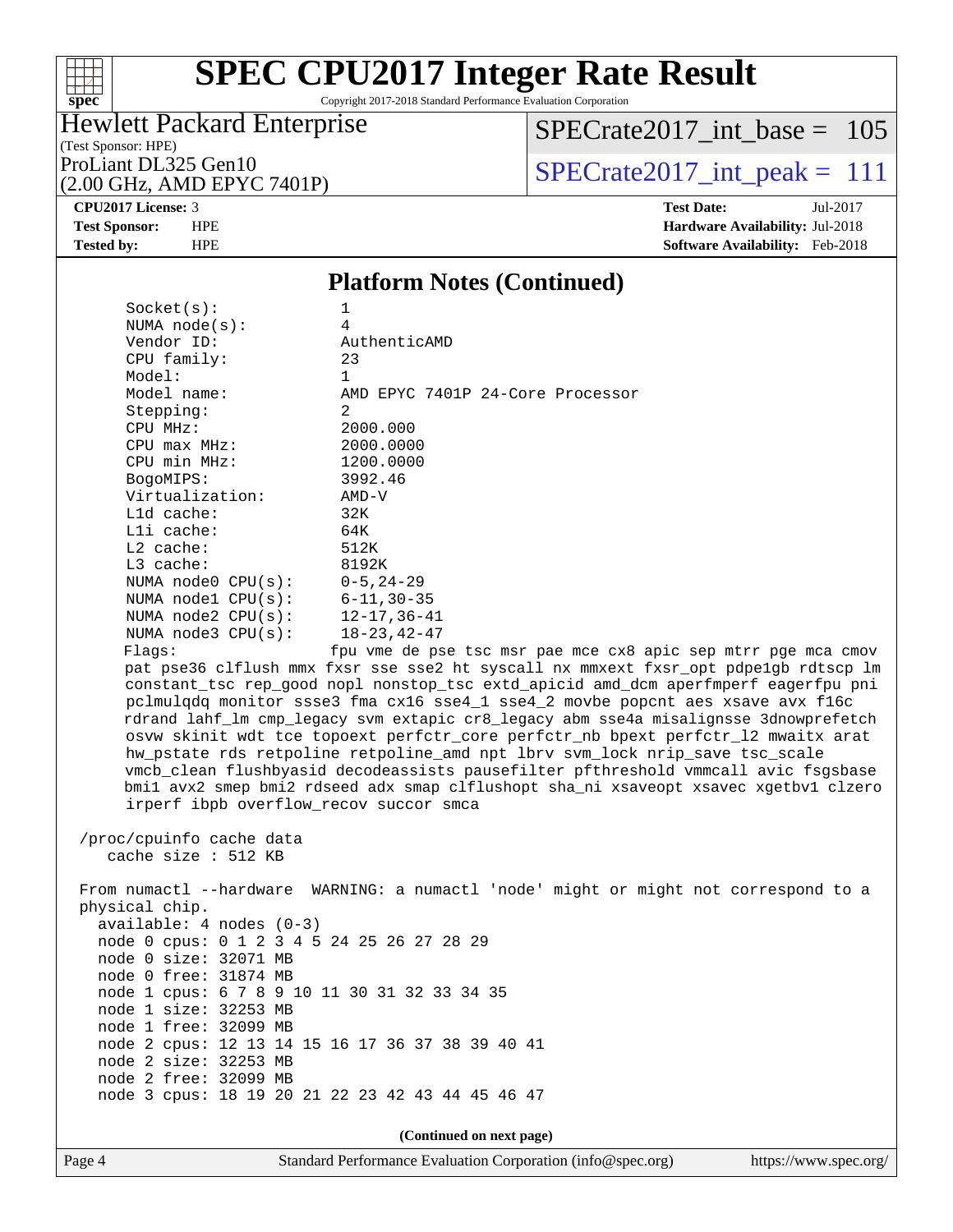#### $+\ +$ **[spec](http://www.spec.org/)**

# **[SPEC CPU2017 Integer Rate Result](http://www.spec.org/auto/cpu2017/Docs/result-fields.html#SPECCPU2017IntegerRateResult)**

Copyright 2017-2018 Standard Performance Evaluation Corporation

#### (Test Sponsor: HPE) Hewlett Packard Enterprise

[SPECrate2017\\_int\\_base =](http://www.spec.org/auto/cpu2017/Docs/result-fields.html#SPECrate2017intbase) 105

(2.00 GHz, AMD EPYC 7401P)

ProLiant DL325 Gen10<br>  $\text{SPECrate2017\_int\_peak} = 111$ 

**[CPU2017 License:](http://www.spec.org/auto/cpu2017/Docs/result-fields.html#CPU2017License)** 3 **[Test Date:](http://www.spec.org/auto/cpu2017/Docs/result-fields.html#TestDate)** Jul-2017 **[Test Sponsor:](http://www.spec.org/auto/cpu2017/Docs/result-fields.html#TestSponsor)** HPE **[Hardware Availability:](http://www.spec.org/auto/cpu2017/Docs/result-fields.html#HardwareAvailability)** Jul-2018 **[Tested by:](http://www.spec.org/auto/cpu2017/Docs/result-fields.html#Testedby)** HPE **[Software Availability:](http://www.spec.org/auto/cpu2017/Docs/result-fields.html#SoftwareAvailability)** Feb-2018

#### **[Platform Notes \(Continued\)](http://www.spec.org/auto/cpu2017/Docs/result-fields.html#PlatformNotes)** node 3 size: 32252 MB node 3 free: 32090 MB node distances: node 0 1 2 3 0: 10 16 16 16 1: 16 10 16 16 2: 16 16 10 16 3: 16 16 16 10 From /proc/meminfo MemTotal: 131923792 kB HugePages Total: 0 Hugepagesize: 2048 kB /usr/bin/lsb\_release -d SUSE Linux Enterprise Server 12 SP3 From /etc/\*release\* /etc/\*version\* SuSE-release: SUSE Linux Enterprise Server 12 (x86\_64) VERSION = 12 PATCHLEVEL = 3 # This file is deprecated and will be removed in a future service pack or release. # Please check /etc/os-release for details about this release. os-release: NAME="SLES" VERSION="12-SP3" VERSION\_ID="12.3" PRETTY\_NAME="SUSE Linux Enterprise Server 12 SP3" ID="sles" ANSI\_COLOR="0;32" CPE\_NAME="cpe:/o:suse:sles:12:sp3" uname -a: Linux linux-6qav 4.4.131-94.25-default #1 SMP Mon May 7 11:22:19 UTC 2018 (9700bac) x86\_64 x86\_64 x86\_64 GNU/Linux Kernel self-reported vulnerability status: CVE-2017-5754 (Meltdown): Not affected CVE-2017-5753 (Spectre variant 1): Mitigation: \_\_user pointer sanitization CVE-2017-5715 (Spectre variant 2): Mitigation: Full AMD retpoline + IBPB run-level 3 Jul 18 01:51 SPEC is set to: /cpu2017 Filesystem Type Size Used Avail Use% Mounted on **(Continued on next page)**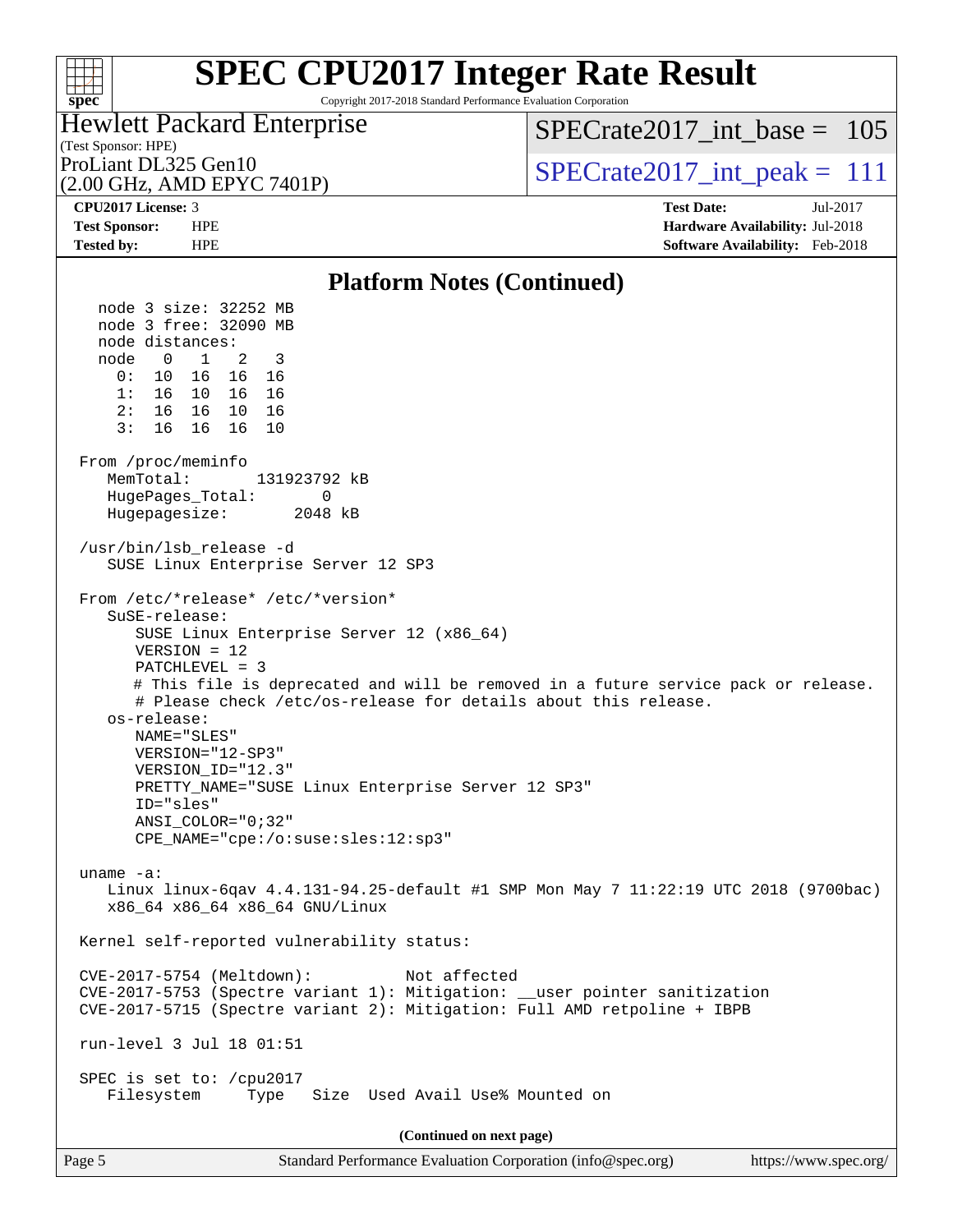Copyright 2017-2018 Standard Performance Evaluation Corporation

Hewlett Packard Enterprise

(Test Sponsor: HPE)

ProLiant DL325 Gen10<br>  $\text{SPECrate2017\_int\_peak} = 111$ [SPECrate2017\\_int\\_base =](http://www.spec.org/auto/cpu2017/Docs/result-fields.html#SPECrate2017intbase) 105

(2.00 GHz, AMD EPYC 7401P)

**[spec](http://www.spec.org/)**

 $+\hskip -1.5pt +\hskip -1.5pt +$ 

**[CPU2017 License:](http://www.spec.org/auto/cpu2017/Docs/result-fields.html#CPU2017License)** 3 **[Test Date:](http://www.spec.org/auto/cpu2017/Docs/result-fields.html#TestDate)** Jul-2017 **[Test Sponsor:](http://www.spec.org/auto/cpu2017/Docs/result-fields.html#TestSponsor)** HPE **[Hardware Availability:](http://www.spec.org/auto/cpu2017/Docs/result-fields.html#HardwareAvailability)** Jul-2018 **[Tested by:](http://www.spec.org/auto/cpu2017/Docs/result-fields.html#Testedby)** HPE **[Software Availability:](http://www.spec.org/auto/cpu2017/Docs/result-fields.html#SoftwareAvailability)** Feb-2018

#### **[Platform Notes \(Continued\)](http://www.spec.org/auto/cpu2017/Docs/result-fields.html#PlatformNotes)**

/dev/sda3 btrfs 371G 21G 349G 6% /

 Additional information from dmidecode follows. WARNING: Use caution when you interpret this section. The 'dmidecode' program reads system data which is "intended to allow hardware to be accurately determined", but the intent may not be met, as there are frequent changes to hardware, firmware, and the "DMTF SMBIOS" standard. BIOS HPE A41 04/06/2018

Memory:

 1x HPE 809082-091 16 GB 1 rank 2400 8x UNKNOWN NOT AVAILABLE

7x UNKNOWN NOT AVAILABLE 16 GB 1 rank 2666, configured at 2400

(End of data from sysinfo program)

### **[Compiler Version Notes](http://www.spec.org/auto/cpu2017/Docs/result-fields.html#CompilerVersionNotes)**

============================================================================== CC 502.gcc\_r(peak) ------------------------------------------------------------------------------ AOCC.LLVM.4.0.0.B35.2017\_04\_26 clang version 4.0.0 (CLANG:) (based on LLVM AOCC.LLVM.4.0.0.B35.2017\_04\_26) Target: i386-unknown-linux-gnu Thread model: posix InstalledDir: /root/work/compilers/AOCC-1.0-Compiler/bin ------------------------------------------------------------------------------ ============================================================================== CXXC 523.xalancbmk\_r(peak) ------------------------------------------------------------------------------ AOCC.LLVM.4.0.0.B35.2017\_04\_26 clang version 4.0.0 (CLANG:) (based on LLVM AOCC.LLVM.4.0.0.B35.2017\_04\_26) Target: i386-unknown-linux-gnu Thread model: posix InstalledDir: /root/work/compilers/AOCC-1.0-Compiler/bin ------------------------------------------------------------------------------ ============================================================================== CC 500.perlbench\_r(base)  $502.\text{gcc_r}$ (base)  $505.\text{mcf_r}$ (base, peak) 525.x264\_r(base) 557.xz\_r(base, peak) ------------------------------------------------------------------------------ AOCC.LLVM.4.0.0.B35.2017\_04\_26 clang version 4.0.0 (CLANG:) (based on LLVM AOCC.LLVM.4.0.0.B35.2017\_04\_26) Target: x86\_64-unknown-linux-gnu Thread model: posix InstalledDir: /root/work/compilers/AOCC-1.0-Compiler/bin ------------------------------------------------------------------------------ **(Continued on next page)**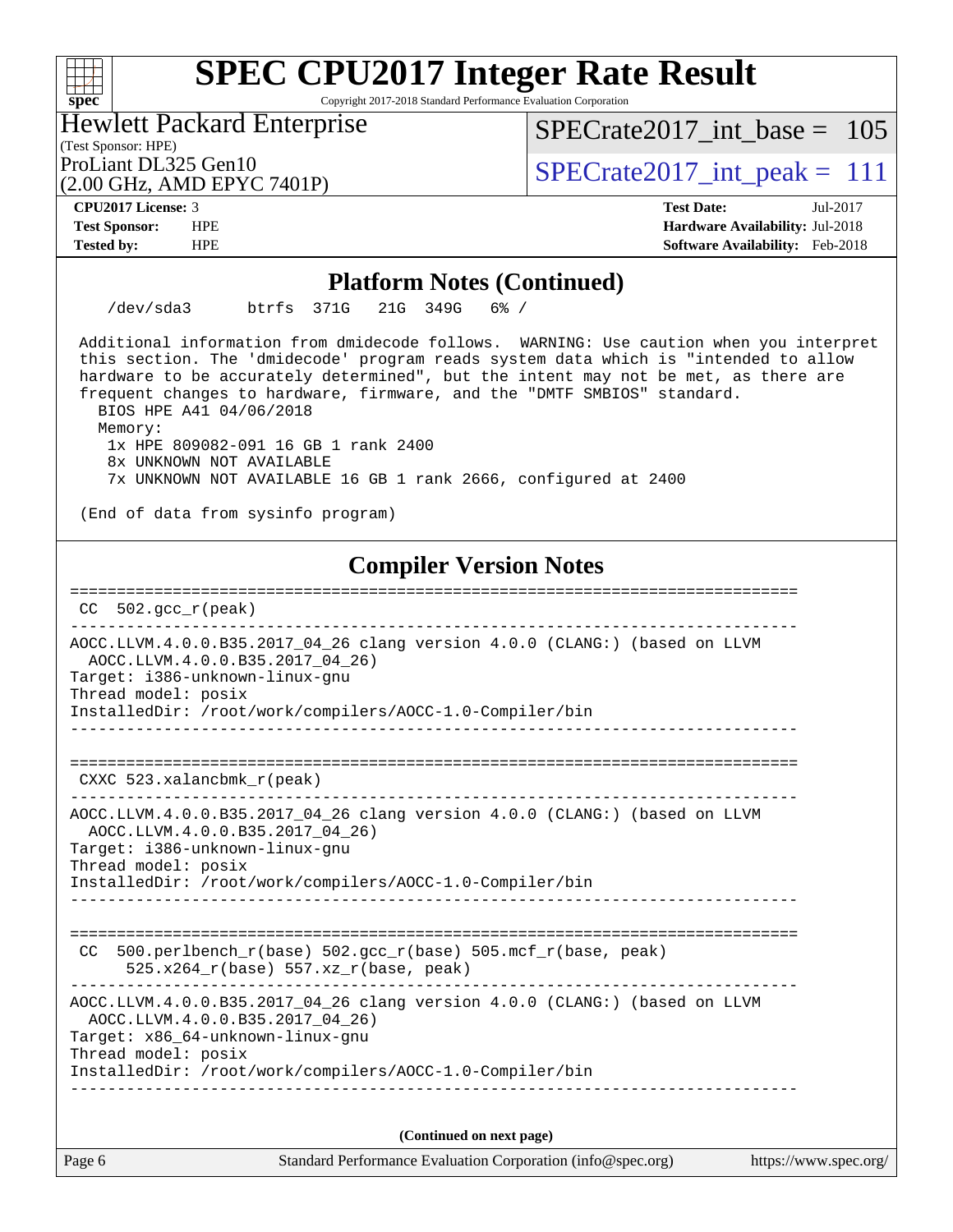

Copyright 2017-2018 Standard Performance Evaluation Corporation

### (Test Sponsor: HPE) Hewlett Packard Enterprise

[SPECrate2017\\_int\\_base =](http://www.spec.org/auto/cpu2017/Docs/result-fields.html#SPECrate2017intbase) 105

(2.00 GHz, AMD EPYC 7401P)

ProLiant DL325 Gen10<br>  $(2.00 \text{ GHz} \cdot \text{AMD FPYC} \cdot 7401\text{P})$   $\text{SPECrate2017\_int\_peak} = 111$ 

**[CPU2017 License:](http://www.spec.org/auto/cpu2017/Docs/result-fields.html#CPU2017License)** 3 **[Test Date:](http://www.spec.org/auto/cpu2017/Docs/result-fields.html#TestDate)** Jul-2017 **[Test Sponsor:](http://www.spec.org/auto/cpu2017/Docs/result-fields.html#TestSponsor)** HPE **[Hardware Availability:](http://www.spec.org/auto/cpu2017/Docs/result-fields.html#HardwareAvailability)** Jul-2018 **[Tested by:](http://www.spec.org/auto/cpu2017/Docs/result-fields.html#Testedby)** HPE **[Software Availability:](http://www.spec.org/auto/cpu2017/Docs/result-fields.html#SoftwareAvailability)** Feb-2018

#### **[Compiler Version Notes \(Continued\)](http://www.spec.org/auto/cpu2017/Docs/result-fields.html#CompilerVersionNotes)**

| CXXC 520.omnetpp_r(base, peak) 523.xalancbmk_r(base) 531.deepsjeng_r(base,<br>peak) 541.leela_r(base)                                                                                                                                                                                                                                                   |
|---------------------------------------------------------------------------------------------------------------------------------------------------------------------------------------------------------------------------------------------------------------------------------------------------------------------------------------------------------|
| AOCC.LLVM.4.0.0.B35.2017_04_26 clang version 4.0.0 (CLANG:) (based on LLVM<br>AOCC.LLVM.4.0.0.B35.2017_04_26)<br>Target: x86_64-unknown-linux-gnu<br>Thread model: posix<br>InstalledDir: /root/work/compilers/AOCC-1.0-Compiler/bin                                                                                                                    |
| $500. perlbench_r (peak) 525.x264_r (peak)$<br>CC.                                                                                                                                                                                                                                                                                                      |
| AOCC.LLVM.4.0.0.B35.2017_04_26 clang version 4.0.0 (CLANG:) (based on LLVM<br>AOCC.LLVM.4.0.0.B35.2017_04_26)<br>Target: x86_64-unknown-linux-gnu<br>Thread model: posix<br>InstalledDir: /root/work/compilers/AOCC-1.0-Compiler/bin                                                                                                                    |
| CXXC $541.$ leela_r(peak)                                                                                                                                                                                                                                                                                                                               |
| AOCC.LLVM.4.0.0.B35.2017_04_26 clang version 4.0.0 (CLANG:) (based on LLVM<br>AOCC.LLVM.4.0.0.B35.2017_04_26)<br>Target: x86_64-unknown-linux-gnu<br>Thread model: posix<br>InstalledDir: /root/work/compilers/AOCC-1.0-Compiler/bin                                                                                                                    |
| $FC$ 548. exchange $2r(base, peak)$                                                                                                                                                                                                                                                                                                                     |
| --------------------<br>GNU Fortran (GCC) 4.8.2<br>Copyright (C) 2013 Free Software Foundation, Inc.<br>GNU Fortran comes with NO WARRANTY, to the extent permitted by law.<br>You may redistribute copies of GNU Fortran<br>under the terms of the GNU General Public License.<br>For more information about these matters, see the file named COPYING |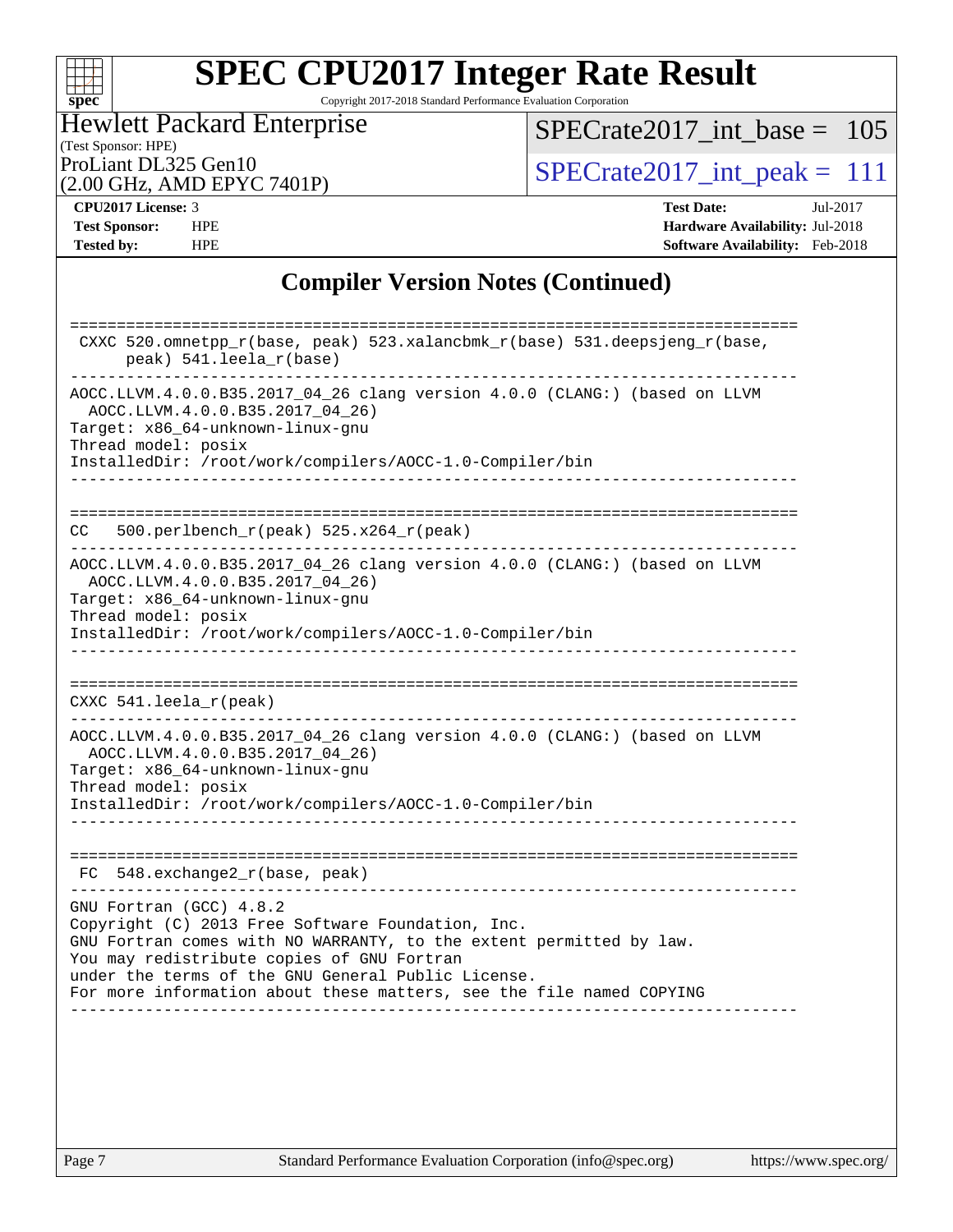

Copyright 2017-2018 Standard Performance Evaluation Corporation

## (Test Sponsor: HPE) Hewlett Packard Enterprise

[SPECrate2017\\_int\\_base =](http://www.spec.org/auto/cpu2017/Docs/result-fields.html#SPECrate2017intbase) 105

(2.00 GHz, AMD EPYC 7401P)

ProLiant DL325 Gen10<br>  $\text{SPECrate2017\_int\_peak} = 111$ 

**[CPU2017 License:](http://www.spec.org/auto/cpu2017/Docs/result-fields.html#CPU2017License)** 3 **[Test Date:](http://www.spec.org/auto/cpu2017/Docs/result-fields.html#TestDate)** Jul-2017 **[Test Sponsor:](http://www.spec.org/auto/cpu2017/Docs/result-fields.html#TestSponsor)** HPE **[Hardware Availability:](http://www.spec.org/auto/cpu2017/Docs/result-fields.html#HardwareAvailability)** Jul-2018 **[Tested by:](http://www.spec.org/auto/cpu2017/Docs/result-fields.html#Testedby)** HPE **[Software Availability:](http://www.spec.org/auto/cpu2017/Docs/result-fields.html#SoftwareAvailability)** Feb-2018

### **[Base Compiler Invocation](http://www.spec.org/auto/cpu2017/Docs/result-fields.html#BaseCompilerInvocation)**

[C benchmarks:](http://www.spec.org/auto/cpu2017/Docs/result-fields.html#Cbenchmarks) [clang](http://www.spec.org/cpu2017/results/res2018q4/cpu2017-20181001-08976.flags.html#user_CCbase_Fclang3)

[C++ benchmarks:](http://www.spec.org/auto/cpu2017/Docs/result-fields.html#CXXbenchmarks) [clang++](http://www.spec.org/cpu2017/results/res2018q4/cpu2017-20181001-08976.flags.html#user_CXXbase_Fclang3_57a48582e5be507d19b2527b3e7d4f85d9b8669ffc9a8a0dbb9bcf949a918a58bbab411e0c4d14a3922022a3e425a90db94042683824c1806feff4324ca1000d)

[Fortran benchmarks](http://www.spec.org/auto/cpu2017/Docs/result-fields.html#Fortranbenchmarks): [clang](http://www.spec.org/cpu2017/results/res2018q4/cpu2017-20181001-08976.flags.html#user_FCbase_Fclang3) [gfortran](http://www.spec.org/cpu2017/results/res2018q4/cpu2017-20181001-08976.flags.html#user_FCbase_gfortran)

### **[Base Portability Flags](http://www.spec.org/auto/cpu2017/Docs/result-fields.html#BasePortabilityFlags)**

 500.perlbench\_r: [-DSPEC\\_LINUX\\_X64](http://www.spec.org/cpu2017/results/res2018q4/cpu2017-20181001-08976.flags.html#b500.perlbench_r_basePORTABILITY_DSPEC_LINUX_X64) [-DSPEC\\_LP64](http://www.spec.org/cpu2017/results/res2018q4/cpu2017-20181001-08976.flags.html#b500.perlbench_r_baseEXTRA_PORTABILITY_DSPEC_LP64) 502.gcc\_r: [-DSPEC\\_LP64](http://www.spec.org/cpu2017/results/res2018q4/cpu2017-20181001-08976.flags.html#suite_baseEXTRA_PORTABILITY502_gcc_r_DSPEC_LP64) 505.mcf\_r: [-DSPEC\\_LP64](http://www.spec.org/cpu2017/results/res2018q4/cpu2017-20181001-08976.flags.html#suite_baseEXTRA_PORTABILITY505_mcf_r_DSPEC_LP64) 520.omnetpp\_r: [-DSPEC\\_LP64](http://www.spec.org/cpu2017/results/res2018q4/cpu2017-20181001-08976.flags.html#suite_baseEXTRA_PORTABILITY520_omnetpp_r_DSPEC_LP64) 523.xalancbmk\_r: [-DSPEC\\_LINUX](http://www.spec.org/cpu2017/results/res2018q4/cpu2017-20181001-08976.flags.html#b523.xalancbmk_r_basePORTABILITY_DSPEC_LINUX) [-DSPEC\\_LP64](http://www.spec.org/cpu2017/results/res2018q4/cpu2017-20181001-08976.flags.html#suite_baseEXTRA_PORTABILITY523_xalancbmk_r_DSPEC_LP64) 525.x264\_r: [-DSPEC\\_LP64](http://www.spec.org/cpu2017/results/res2018q4/cpu2017-20181001-08976.flags.html#suite_baseEXTRA_PORTABILITY525_x264_r_DSPEC_LP64) 531.deepsjeng\_r: [-DSPEC\\_LP64](http://www.spec.org/cpu2017/results/res2018q4/cpu2017-20181001-08976.flags.html#suite_baseEXTRA_PORTABILITY531_deepsjeng_r_DSPEC_LP64) 541.leela\_r: [-DSPEC\\_LP64](http://www.spec.org/cpu2017/results/res2018q4/cpu2017-20181001-08976.flags.html#suite_baseEXTRA_PORTABILITY541_leela_r_DSPEC_LP64) 548.exchange2\_r: [-DSPEC\\_LP64](http://www.spec.org/cpu2017/results/res2018q4/cpu2017-20181001-08976.flags.html#suite_baseEXTRA_PORTABILITY548_exchange2_r_DSPEC_LP64) 557.xz\_r: [-DSPEC\\_LP64](http://www.spec.org/cpu2017/results/res2018q4/cpu2017-20181001-08976.flags.html#suite_baseEXTRA_PORTABILITY557_xz_r_DSPEC_LP64)

## **[Base Optimization Flags](http://www.spec.org/auto/cpu2017/Docs/result-fields.html#BaseOptimizationFlags)**

[C benchmarks](http://www.spec.org/auto/cpu2017/Docs/result-fields.html#Cbenchmarks):

[-flto](http://www.spec.org/cpu2017/results/res2018q4/cpu2017-20181001-08976.flags.html#user_CCbase_F-flto) [-Wl,-plugin-opt=](http://www.spec.org/cpu2017/results/res2018q4/cpu2017-20181001-08976.flags.html#user_CCbase_F-Wl_e2cfa9303fa7177fc979b6ea3ac112b25cc1d9a704f985e64d2c1147a9a124d595124def755438d557d7af0b063540ac9f0d182cc4ce48e282e58f3688f96e17) [-merge-constant](http://www.spec.org/cpu2017/results/res2018q4/cpu2017-20181001-08976.flags.html#user_CCbase_F-merge-constant_bdb3ec75d21d5cf0ab1961ebe7105d0ea3b0c6d89a312cf7efc1d107e6c56c92c36b5d564d0702d1e2526f6b92f188b4413eb5a54b1f9e4a41f5a9bfc0233b92) [-Wl,-plugin-opt=-lsr-in-nested-loop](http://www.spec.org/cpu2017/results/res2018q4/cpu2017-20181001-08976.flags.html#user_CCbase_F-Wl_1cff93fd95162f5e77640b5271e8bed680fb62b4a8d96fb8ab217ff3244646f1fbb342e31af83c263403bbf5249c7dc7732d5c86c3eab4cc8d32dcb7a6f33ca0) [-disable-vect-cmp](http://www.spec.org/cpu2017/results/res2018q4/cpu2017-20181001-08976.flags.html#user_CCbase_F-disable-vect-cmp) [-O3](http://www.spec.org/cpu2017/results/res2018q4/cpu2017-20181001-08976.flags.html#user_CCbase_F-O3) [-ffast-math](http://www.spec.org/cpu2017/results/res2018q4/cpu2017-20181001-08976.flags.html#user_CCbase_F-ffast-math) [-march=znver1](http://www.spec.org/cpu2017/results/res2018q4/cpu2017-20181001-08976.flags.html#user_CCbase_march_082ab2c5e8f99f69c47c63adfdc26f9617958cc68d0b5dbfb7aa6935cde4c91d5d9c2fdc24e6781fa8a0299196f2f4ca8e995f825d797de797910507b4251bb3) [-fstruct-layout=2](http://www.spec.org/cpu2017/results/res2018q4/cpu2017-20181001-08976.flags.html#user_CCbase_F-fstruct-layout_a05ec02e17cdf7fe0c3950a6b005251b2b1e5e67af2b5298cf72714730c3d59ba290e75546b10aa22dac074c15ceaca36ae22c62cb51bcb2fbdc9dc4e7e222c4) [-mllvm](http://www.spec.org/cpu2017/results/res2018q4/cpu2017-20181001-08976.flags.html#user_CCbase_F-mllvm_76e3f86ef8d8cc4dfa84cec42d531db351fee284f72cd5d644b5bdbef9c2604296512be6a431d9e19d0523544399ea9dd745afc2fff755a0705d428460dc659e) [-unroll-threshold=100](http://www.spec.org/cpu2017/results/res2018q4/cpu2017-20181001-08976.flags.html#user_CCbase_F-unroll-threshold) [-fremap-arrays](http://www.spec.org/cpu2017/results/res2018q4/cpu2017-20181001-08976.flags.html#user_CCbase_F-fremap-arrays) [-mno-avx2](http://www.spec.org/cpu2017/results/res2018q4/cpu2017-20181001-08976.flags.html#user_CCbase_F-mno-avx2) [-inline-threshold=1000](http://www.spec.org/cpu2017/results/res2018q4/cpu2017-20181001-08976.flags.html#user_CCbase_F-inline-threshold_1daf3e0321a7a0c1ea19068c818f3f119b1e5dfc986cc791557791f4b93536c1546ba0c8585f62303269f504aa232e0ca278e8489928152e32e0752215741730) [-z muldefs](http://www.spec.org/cpu2017/results/res2018q4/cpu2017-20181001-08976.flags.html#user_CCbase_zmuldefs) [-ljemalloc](http://www.spec.org/cpu2017/results/res2018q4/cpu2017-20181001-08976.flags.html#user_CCbase_F-ljemalloc)

[C++ benchmarks:](http://www.spec.org/auto/cpu2017/Docs/result-fields.html#CXXbenchmarks)

[-flto](http://www.spec.org/cpu2017/results/res2018q4/cpu2017-20181001-08976.flags.html#user_CXXbase_F-flto) [-Wl,-plugin-opt=](http://www.spec.org/cpu2017/results/res2018q4/cpu2017-20181001-08976.flags.html#user_CXXbase_F-Wl_e2cfa9303fa7177fc979b6ea3ac112b25cc1d9a704f985e64d2c1147a9a124d595124def755438d557d7af0b063540ac9f0d182cc4ce48e282e58f3688f96e17) [-merge-constant](http://www.spec.org/cpu2017/results/res2018q4/cpu2017-20181001-08976.flags.html#user_CXXbase_F-merge-constant_bdb3ec75d21d5cf0ab1961ebe7105d0ea3b0c6d89a312cf7efc1d107e6c56c92c36b5d564d0702d1e2526f6b92f188b4413eb5a54b1f9e4a41f5a9bfc0233b92) [-Wl,-plugin-opt=-lsr-in-nested-loop](http://www.spec.org/cpu2017/results/res2018q4/cpu2017-20181001-08976.flags.html#user_CXXbase_F-Wl_1cff93fd95162f5e77640b5271e8bed680fb62b4a8d96fb8ab217ff3244646f1fbb342e31af83c263403bbf5249c7dc7732d5c86c3eab4cc8d32dcb7a6f33ca0) [-disable-vect-cmp](http://www.spec.org/cpu2017/results/res2018q4/cpu2017-20181001-08976.flags.html#user_CXXbase_F-disable-vect-cmp) [-O3](http://www.spec.org/cpu2017/results/res2018q4/cpu2017-20181001-08976.flags.html#user_CXXbase_F-O3) [-march=znver1](http://www.spec.org/cpu2017/results/res2018q4/cpu2017-20181001-08976.flags.html#user_CXXbase_march_082ab2c5e8f99f69c47c63adfdc26f9617958cc68d0b5dbfb7aa6935cde4c91d5d9c2fdc24e6781fa8a0299196f2f4ca8e995f825d797de797910507b4251bb3) [-mllvm](http://www.spec.org/cpu2017/results/res2018q4/cpu2017-20181001-08976.flags.html#user_CXXbase_F-mllvm_76e3f86ef8d8cc4dfa84cec42d531db351fee284f72cd5d644b5bdbef9c2604296512be6a431d9e19d0523544399ea9dd745afc2fff755a0705d428460dc659e) [-unroll-threshold=100](http://www.spec.org/cpu2017/results/res2018q4/cpu2017-20181001-08976.flags.html#user_CXXbase_F-unroll-threshold) [-finline-aggressive](http://www.spec.org/cpu2017/results/res2018q4/cpu2017-20181001-08976.flags.html#user_CXXbase_F-finline-aggressive) [-fremap-arrays](http://www.spec.org/cpu2017/results/res2018q4/cpu2017-20181001-08976.flags.html#user_CXXbase_F-fremap-arrays) [-inline-threshold=1000](http://www.spec.org/cpu2017/results/res2018q4/cpu2017-20181001-08976.flags.html#user_CXXbase_F-inline-threshold_1daf3e0321a7a0c1ea19068c818f3f119b1e5dfc986cc791557791f4b93536c1546ba0c8585f62303269f504aa232e0ca278e8489928152e32e0752215741730) [-z muldefs](http://www.spec.org/cpu2017/results/res2018q4/cpu2017-20181001-08976.flags.html#user_CXXbase_zmuldefs) [-ljemalloc](http://www.spec.org/cpu2017/results/res2018q4/cpu2017-20181001-08976.flags.html#user_CXXbase_F-ljemalloc)

[Fortran benchmarks](http://www.spec.org/auto/cpu2017/Docs/result-fields.html#Fortranbenchmarks):

[-flto](http://www.spec.org/cpu2017/results/res2018q4/cpu2017-20181001-08976.flags.html#user_FCbase_F-flto) [-Wl,-plugin-opt=](http://www.spec.org/cpu2017/results/res2018q4/cpu2017-20181001-08976.flags.html#user_FCbase_F-Wl_e2cfa9303fa7177fc979b6ea3ac112b25cc1d9a704f985e64d2c1147a9a124d595124def755438d557d7af0b063540ac9f0d182cc4ce48e282e58f3688f96e17) [-merge-constant](http://www.spec.org/cpu2017/results/res2018q4/cpu2017-20181001-08976.flags.html#user_FCbase_F-merge-constant_bdb3ec75d21d5cf0ab1961ebe7105d0ea3b0c6d89a312cf7efc1d107e6c56c92c36b5d564d0702d1e2526f6b92f188b4413eb5a54b1f9e4a41f5a9bfc0233b92) [-Wl,-plugin-opt=-lsr-in-nested-loop](http://www.spec.org/cpu2017/results/res2018q4/cpu2017-20181001-08976.flags.html#user_FCbase_F-Wl_1cff93fd95162f5e77640b5271e8bed680fb62b4a8d96fb8ab217ff3244646f1fbb342e31af83c263403bbf5249c7dc7732d5c86c3eab4cc8d32dcb7a6f33ca0) [-disable-vect-cmp](http://www.spec.org/cpu2017/results/res2018q4/cpu2017-20181001-08976.flags.html#user_FCbase_F-disable-vect-cmp) [-O3](http://www.spec.org/cpu2017/results/res2018q4/cpu2017-20181001-08976.flags.html#user_FCbase_Olevel-gcc_2a8c613e11e2962ae78d693398304d6f1c12fa10320380cff05dd109643c60bb04214353a55f02d8022371d19f6dd940085da69c3a4516b2b7029e64f867e782)(gfortran) [-O3](http://www.spec.org/cpu2017/results/res2018q4/cpu2017-20181001-08976.flags.html#user_FCbase_F-O3)(clang) [-mavx](http://www.spec.org/cpu2017/results/res2018q4/cpu2017-20181001-08976.flags.html#user_FCbase_F-mavx) [-madx](http://www.spec.org/cpu2017/results/res2018q4/cpu2017-20181001-08976.flags.html#user_FCbase_F-madx) [-funroll-loops](http://www.spec.org/cpu2017/results/res2018q4/cpu2017-20181001-08976.flags.html#user_FCbase_F-funroll-loops) [-ffast-math](http://www.spec.org/cpu2017/results/res2018q4/cpu2017-20181001-08976.flags.html#user_FCbase_F-ffast-math) [-z muldefs](http://www.spec.org/cpu2017/results/res2018q4/cpu2017-20181001-08976.flags.html#user_FCbase_zmuldefs) [-Ofast](http://www.spec.org/cpu2017/results/res2018q4/cpu2017-20181001-08976.flags.html#user_FCbase_F-Ofast) [-fdefault-integer-8](http://www.spec.org/cpu2017/results/res2018q4/cpu2017-20181001-08976.flags.html#user_FCbase_F-fdefault-integer-8) [-fplugin=dragonegg.so](http://www.spec.org/cpu2017/results/res2018q4/cpu2017-20181001-08976.flags.html#user_FCbase_fplugin_58c2a63f89003737c9fd803d0c3796dc72d5241339c21541e40b94820d6cd0cfe16967716335872d62513842fcd74342ff6b09f66685f00172b97f92c3a7df41) [-fplugin-arg-dragonegg-llvm-option="-lsr-in-nested-loop](http://www.spec.org/cpu2017/results/res2018q4/cpu2017-20181001-08976.flags.html#user_FCbase_F-fplugin-arg-dragonegg-llvm-option_03d3649371f1e7129ec37fc36f9ae5313a04340ad2c91305f318da2e8ae955c23c2c4dea97ae4d11e2ba5486ae4cfcea3c5152eb672cb5457c40e78103474b9a) [-enable-iv-split](http://www.spec.org/cpu2017/results/res2018q4/cpu2017-20181001-08976.flags.html#user_FCbase_F-enable-iv-split)

**(Continued on next page)**

| Page 8<br>Standard Performance Evaluation Corporation (info@spec.org)<br>https://www.spec.org/ |  |
|------------------------------------------------------------------------------------------------|--|
|------------------------------------------------------------------------------------------------|--|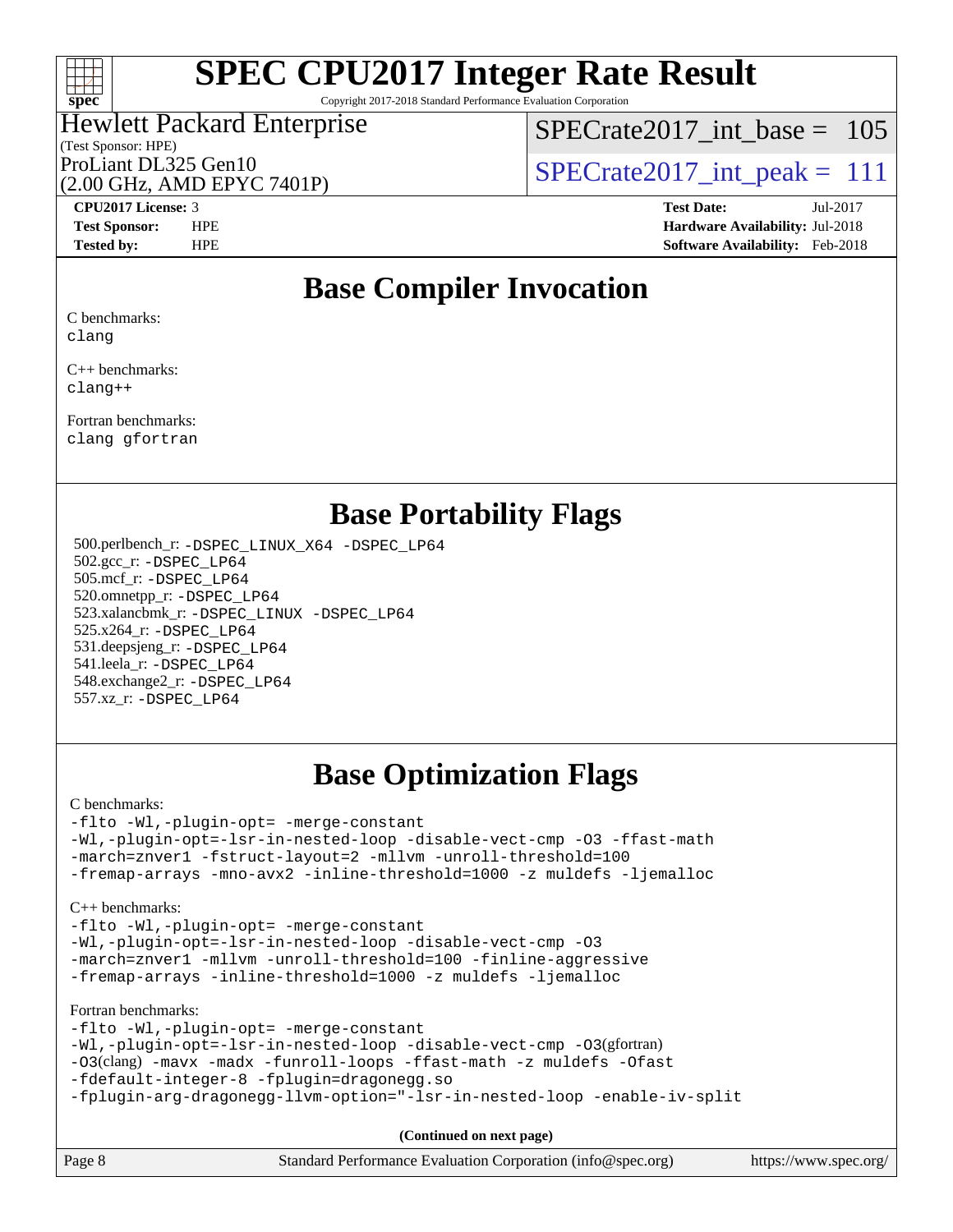

Copyright 2017-2018 Standard Performance Evaluation Corporation

#### (Test Sponsor: HPE) Hewlett Packard Enterprise

[SPECrate2017\\_int\\_base =](http://www.spec.org/auto/cpu2017/Docs/result-fields.html#SPECrate2017intbase) 105

(2.00 GHz, AMD EPYC 7401P)

ProLiant DL325 Gen10<br>  $\text{SPECrate2017\_int\_peak} = 111$ 

**[CPU2017 License:](http://www.spec.org/auto/cpu2017/Docs/result-fields.html#CPU2017License)** 3 **[Test Date:](http://www.spec.org/auto/cpu2017/Docs/result-fields.html#TestDate)** Jul-2017 **[Test Sponsor:](http://www.spec.org/auto/cpu2017/Docs/result-fields.html#TestSponsor)** HPE **[Hardware Availability:](http://www.spec.org/auto/cpu2017/Docs/result-fields.html#HardwareAvailability)** Jul-2018 **[Tested by:](http://www.spec.org/auto/cpu2017/Docs/result-fields.html#Testedby)** HPE **[Software Availability:](http://www.spec.org/auto/cpu2017/Docs/result-fields.html#SoftwareAvailability)** Feb-2018

# **[Base Optimization Flags \(Continued\)](http://www.spec.org/auto/cpu2017/Docs/result-fields.html#BaseOptimizationFlags)**

[Fortran benchmarks](http://www.spec.org/auto/cpu2017/Docs/result-fields.html#Fortranbenchmarks) (continued):

[-inline-threshold:1000](http://www.spec.org/cpu2017/results/res2018q4/cpu2017-20181001-08976.flags.html#user_FCbase_F-dragonegg-llvm-inline-threshold_aa239847abba08b4fba7c30a23f09e702847eca9c932ccbab9b5a98e59cdcbf3c2e1c25e08a0c44d3e4949b21c0afb0ca84a2f3587da11db66c46a8d7dd698b3) [-disable-vect-cmp"](http://www.spec.org/cpu2017/results/res2018q4/cpu2017-20181001-08976.flags.html#user_FCbase_F-dragonegg-llvm-disable-vect-cmp_6cf351a29613b68bfdbd040d3e22ab0ce250093fe1c4f1b0b3e19cc513bf9fe59893782c14402abfbebd018ed2d47d139a1a3c59a802b3eac454540228820b23) [-ljemalloc](http://www.spec.org/cpu2017/results/res2018q4/cpu2017-20181001-08976.flags.html#user_FCbase_F-ljemalloc) [-lgfortran](http://www.spec.org/cpu2017/results/res2018q4/cpu2017-20181001-08976.flags.html#user_FCbase_F-lgfortran_aee53aa7918ae35ea4e5035d616421204ae8a638c05873868b1aa8743e73ef3f738c1d9cddaea8bce7f96e18015ec2f72d6588008f90a113075c46bd34a5e3c3)  [-lamdlibm](http://www.spec.org/cpu2017/results/res2018q4/cpu2017-20181001-08976.flags.html#user_FCbase_F-lamdlibm_1db3d84841b8a1b4efe9441895380ccb52ec69ae4c885fce609f880d1f58d8b3c2693ad984247faf1d5c0b0abc492f2987ed2911d4dbfc830003ff87fe5a2273) 

**[Peak Compiler Invocation](http://www.spec.org/auto/cpu2017/Docs/result-fields.html#PeakCompilerInvocation)**

[C benchmarks](http://www.spec.org/auto/cpu2017/Docs/result-fields.html#Cbenchmarks): [clang](http://www.spec.org/cpu2017/results/res2018q4/cpu2017-20181001-08976.flags.html#user_CCpeak_Fclang3)

[C++ benchmarks:](http://www.spec.org/auto/cpu2017/Docs/result-fields.html#CXXbenchmarks) [clang++](http://www.spec.org/cpu2017/results/res2018q4/cpu2017-20181001-08976.flags.html#user_CXXpeak_Fclang3_57a48582e5be507d19b2527b3e7d4f85d9b8669ffc9a8a0dbb9bcf949a918a58bbab411e0c4d14a3922022a3e425a90db94042683824c1806feff4324ca1000d)

[Fortran benchmarks](http://www.spec.org/auto/cpu2017/Docs/result-fields.html#Fortranbenchmarks): [clang](http://www.spec.org/cpu2017/results/res2018q4/cpu2017-20181001-08976.flags.html#user_FCpeak_Fclang3) [gfortran](http://www.spec.org/cpu2017/results/res2018q4/cpu2017-20181001-08976.flags.html#user_FCpeak_gfortran)

### **[Peak Portability Flags](http://www.spec.org/auto/cpu2017/Docs/result-fields.html#PeakPortabilityFlags)**

 500.perlbench\_r: [-DSPEC\\_LINUX\\_X64](http://www.spec.org/cpu2017/results/res2018q4/cpu2017-20181001-08976.flags.html#b500.perlbench_r_peakPORTABILITY_DSPEC_LINUX_X64) [-DSPEC\\_LP64](http://www.spec.org/cpu2017/results/res2018q4/cpu2017-20181001-08976.flags.html#b500.perlbench_r_peakEXTRA_PORTABILITY_DSPEC_LP64) 502.gcc\_r: [-D\\_FILE\\_OFFSET\\_BITS=64](http://www.spec.org/cpu2017/results/res2018q4/cpu2017-20181001-08976.flags.html#user_peakEXTRA_PORTABILITY502_gcc_r_F-D_FILE_OFFSET_BITS:64) 505.mcf\_r: [-DSPEC\\_LP64](http://www.spec.org/cpu2017/results/res2018q4/cpu2017-20181001-08976.flags.html#suite_peakEXTRA_PORTABILITY505_mcf_r_DSPEC_LP64) 520.omnetpp\_r: [-DSPEC\\_LP64](http://www.spec.org/cpu2017/results/res2018q4/cpu2017-20181001-08976.flags.html#suite_peakEXTRA_PORTABILITY520_omnetpp_r_DSPEC_LP64) 523.xalancbmk\_r: [-DSPEC\\_LINUX](http://www.spec.org/cpu2017/results/res2018q4/cpu2017-20181001-08976.flags.html#b523.xalancbmk_r_peakPORTABILITY_DSPEC_LINUX) [-D\\_FILE\\_OFFSET\\_BITS=64](http://www.spec.org/cpu2017/results/res2018q4/cpu2017-20181001-08976.flags.html#user_peakEXTRA_PORTABILITY523_xalancbmk_r_F-D_FILE_OFFSET_BITS:64) 525.x264\_r: [-DSPEC\\_LP64](http://www.spec.org/cpu2017/results/res2018q4/cpu2017-20181001-08976.flags.html#suite_peakEXTRA_PORTABILITY525_x264_r_DSPEC_LP64) 531.deepsjeng\_r: [-DSPEC\\_LP64](http://www.spec.org/cpu2017/results/res2018q4/cpu2017-20181001-08976.flags.html#suite_peakEXTRA_PORTABILITY531_deepsjeng_r_DSPEC_LP64) 541.leela\_r: [-DSPEC\\_LP64](http://www.spec.org/cpu2017/results/res2018q4/cpu2017-20181001-08976.flags.html#suite_peakEXTRA_PORTABILITY541_leela_r_DSPEC_LP64) 548.exchange2\_r: [-DSPEC\\_LP64](http://www.spec.org/cpu2017/results/res2018q4/cpu2017-20181001-08976.flags.html#suite_peakEXTRA_PORTABILITY548_exchange2_r_DSPEC_LP64) 557.xz\_r: [-DSPEC\\_LP64](http://www.spec.org/cpu2017/results/res2018q4/cpu2017-20181001-08976.flags.html#suite_peakEXTRA_PORTABILITY557_xz_r_DSPEC_LP64)

## **[Peak Optimization Flags](http://www.spec.org/auto/cpu2017/Docs/result-fields.html#PeakOptimizationFlags)**

[C benchmarks](http://www.spec.org/auto/cpu2017/Docs/result-fields.html#Cbenchmarks):

```
 500.perlbench_r: -flto -Wl,-plugin-opt= -merge-constant
-Wl,-plugin-opt=-lsr-in-nested-loop
-fprofile-instr-generate(pass 1)
-fprofile-instr-use(pass 2) -Ofast -march=znver1
-fstruct-layout=3 -mllvm -vectorize-memory-aggressively
-mno-avx2 -unroll-threshold=100 -fremap-arrays
-inline-threshold=1000 -ljemalloc
```
**(Continued on next page)**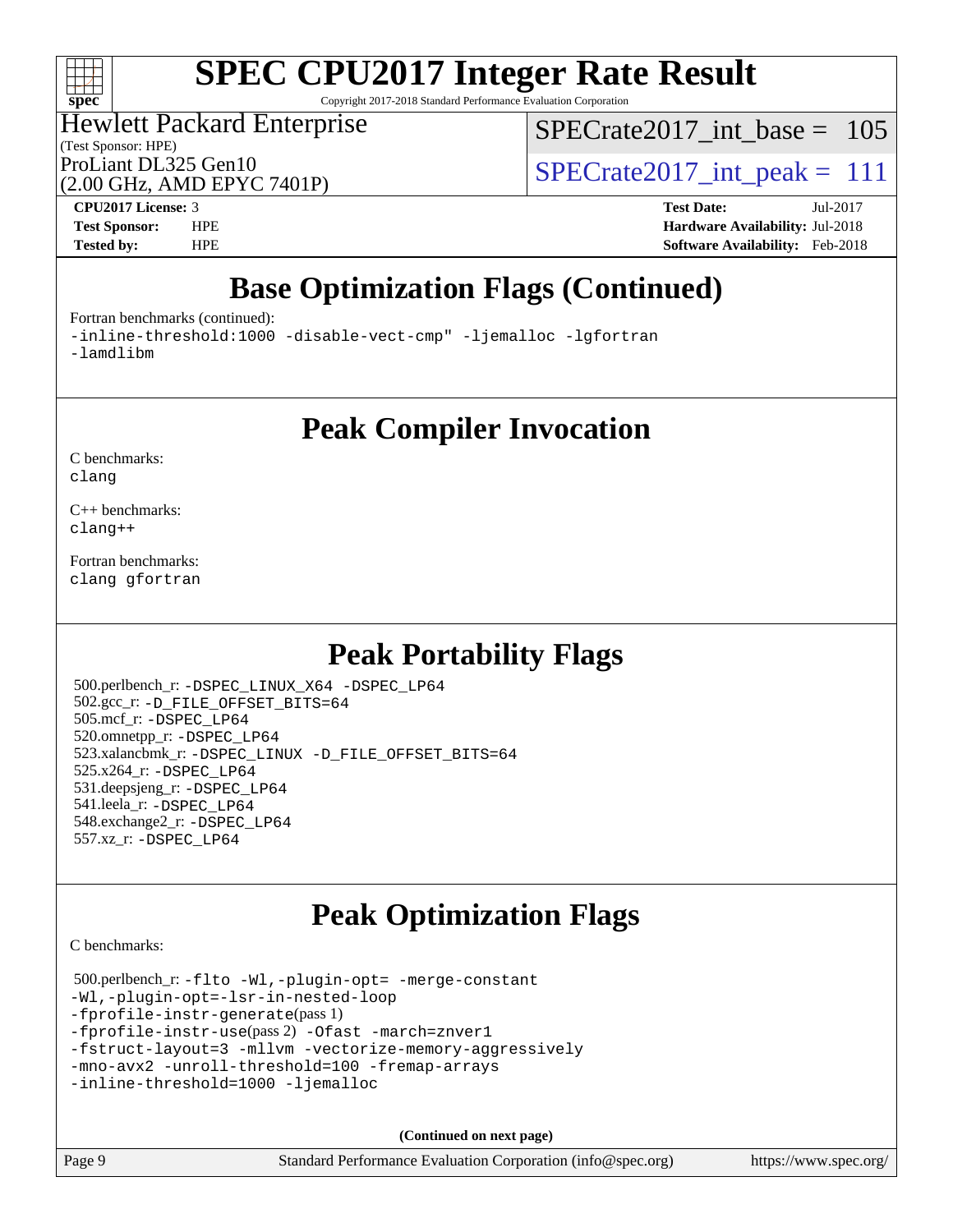

Copyright 2017-2018 Standard Performance Evaluation Corporation

(Test Sponsor: HPE) Hewlett Packard Enterprise

[SPECrate2017\\_int\\_base =](http://www.spec.org/auto/cpu2017/Docs/result-fields.html#SPECrate2017intbase) 105

(2.00 GHz, AMD EPYC 7401P)

ProLiant DL325 Gen10<br>  $\text{SPECrate2017\_int\_peak} = 111$ 

**[CPU2017 License:](http://www.spec.org/auto/cpu2017/Docs/result-fields.html#CPU2017License)** 3 **[Test Date:](http://www.spec.org/auto/cpu2017/Docs/result-fields.html#TestDate)** Jul-2017 **[Test Sponsor:](http://www.spec.org/auto/cpu2017/Docs/result-fields.html#TestSponsor)** HPE **[Hardware Availability:](http://www.spec.org/auto/cpu2017/Docs/result-fields.html#HardwareAvailability)** Jul-2018 **[Tested by:](http://www.spec.org/auto/cpu2017/Docs/result-fields.html#Testedby)** HPE **[Software Availability:](http://www.spec.org/auto/cpu2017/Docs/result-fields.html#SoftwareAvailability)** Feb-2018

### **[Peak Optimization Flags \(Continued\)](http://www.spec.org/auto/cpu2017/Docs/result-fields.html#PeakOptimizationFlags)**

```
 502.gcc_r: -m32 -flto -Wl,-plugin-opt= -merge-constant
-Wl,-plugin-opt=-lsr-in-nested-loop -Ofast -march=znver1
-fstruct-layout=3 -mllvm -vectorize-memory-aggressively
-mno-avx2 -unroll-threshold=100 -fremap-arrays
-inline-threshold=1000 -fgnu89-inline
-L/root/work/lib/jemalloc/lib32 -ljemalloc
 505.mcf_r: -flto -Wl,-plugin-opt= -merge-constant
-Wl,-plugin-opt=-lsr-in-nested-loop -Ofast -march=znver1
-fstruct-layout=3 -mllvm -vectorize-memory-aggressively
-mno-avx2 -unroll-threshold=100 -fremap-arrays
-inline-threshold=1000 -ljemalloc
 525.x264_r: Same as 500.perlbench_r
 557.xz_r: Same as 505.mcf_r
C++ benchmarks: 
 520.omnetpp_r: -flto -Wl,-plugin-opt= -merge-constant
-Wl,-plugin-opt=-lsr-in-nested-loop -Ofast -march=znver1
-finline-aggressive -mllvm -unroll-threshold=100
-fremap-arrays -inline-threshold=1000 -ljemalloc
 523.xalancbmk_r: -m32 -flto -Wl,-plugin-opt= -merge-constant
-Wl,-plugin-opt=-lsr-in-nested-loop -Ofast -march=znver1
-finline-aggressive -mllvm -unroll-threshold=100
-fremap-arrays -inline-threshold=1000
-L/root/work/lib/jemalloc/lib32 -ljemalloc
 531.deepsjeng_r: Same as 520.omnetpp_r
 541.leela_r: -flto -Wl,-plugin-opt= -merge-constant
-Wl,-plugin-opt=-lsr-in-nested-loop
-fprofile-instr-generate(pass 1)
-fprofile-instr-use(pass 2) -Ofast -march=znver1 -mllvm
-unroll-count=8 -unroll-threshold=100 -ljemalloc
Fortran benchmarks: 
-flto -Wl,-plugin-opt= -merge-constant
-Wl,-plugin-opt=-lsr-in-nested-loop -O3(gfortran) -O3(clang) -mavx2
-madx -funroll-loops -ffast-math -Ofast -fdefault-integer-8
-fplugin=dragonegg.so
-fplugin-arg-dragonegg-llvm-option="-lsr-in-nested-loop -enable-iv-split
-inline-threshold:1000 -disable-vect-cmp" -ljemalloc -lgfortran 
-lamdlibm
```